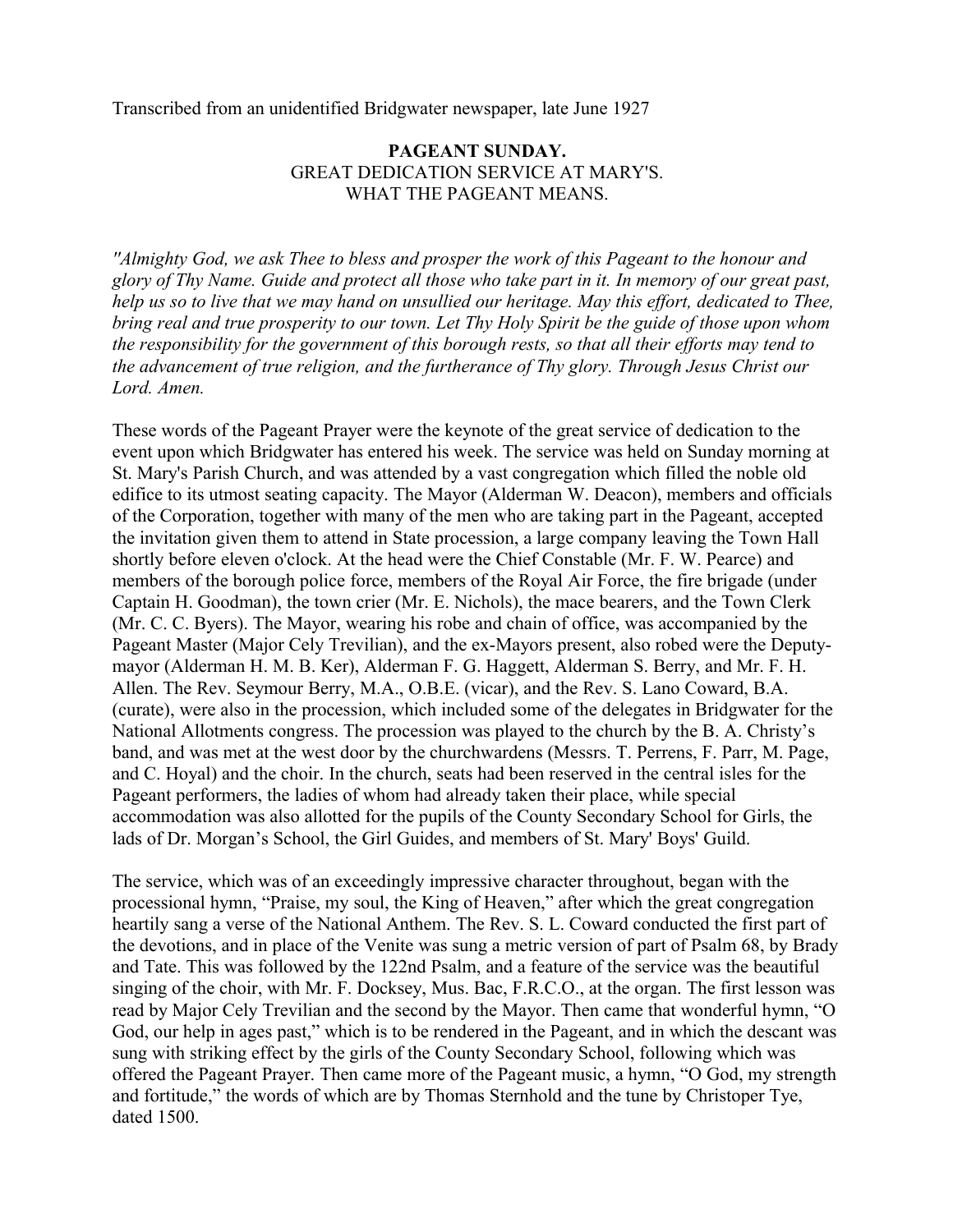## A DEDICATION TO GOD.

The Vicar preceded his address by saying that he had hoped that that morning the pulpit would have been occupied by the Dean of Wells, a great scholar, historian, and preacher. Basing his brief remarks on the words of St. Paul, "All things work together for good to them that love God" (Romans viii., 28), the rev. gentleman said: We have come here to our parish church this morning on a great occasion in the history of our town, as the first act of our Pageant, to dedicate it and ourselves to God, and it is because the Pageant is something which is really important in the life of our town that it is right and fitting that we should ask the guidance and the blessing of God upon that which we are now undertaking. Some one may ask, "What is a Pageant, and what is it meant to do?" First of all, a Pageant is a representation of certain historical incidents, in order that what we see may recall to us something in our past history. Thereby we get to understand not only from reading, but also from seeing, the historical events that have gone. We begin to understand the history of our town, the part that it has played in the history of this country, far more than we ever did before. The Pageant, I trust, will remind us in Bridgwater that we have a past which is great. To the ordinary person there are two great names connected with this town of ours, the one that of a sailor and the other that of a battle. The work which Blake did probably affected the whole history of this country and this great Empire of ours. The battle of Sedgemoor is famous not only as a battle, but because it was the last battle fought on. the soil of England.

The Pageant has not only got what we may call a purely historical ideal, but it is also about life life in every phase of its being, the serious and the sublime, the humorous and the ridiculous, the life of the child, the life of the grown-up, and the last great experience of life as we know it on this earth. It is because it is about this great adventure that it therefore has a very real religious significance, because, after all, religion is life, and therefore it is again fitting that the first act in this great work in this town's history should be that we come and lay the Pageant before our Great King. There are a certain number of people who dissociate the idea of laughter with religion, but it is probably true to say that the average man when he laughs cleanly and honestly is not far from the Kingdom of God. Therefore to you who are taking part in this Pageant .1 would say, go forth from your parish church with the realisation that you are not simply taking part in a show, but that you are doing something which is noble and good, that in the representation of the past you are helping us all, whether we be actors or witnesses, to realise the greatness of that past, and that it is our duty to hand on that heritage which we received to the next generation as great as we received it.

I cannot end this address (said the Vicar) without a word of very sincere and real appreciation of two persons to whom we owe this Pageant. First, its inception was due to our Mayor, who has worked and slaved in order that it might be brought to a successful issue. He has conquered innumerable difficulties, and he has done so with a real Christ-like tact. Your Worship, this week you will see this child of your imagination fulfilling- its purpose, please God, and fulfilling its way. The other outstanding figure is our Pageant Master, who has worked so hard, and brought to a successful issue the great ideals that underlie this Pageant. He has unstintingly given of those great talents with which God has endowed him for the pleasure and profit of Bridgwater. To those of us who have had the pleasure of working with him he has shown such extreme kindliness that we can only hope .that the tie which has been formed between him and Bridgwater will not only last through the Pageant, but will be a tie which will never be broken.